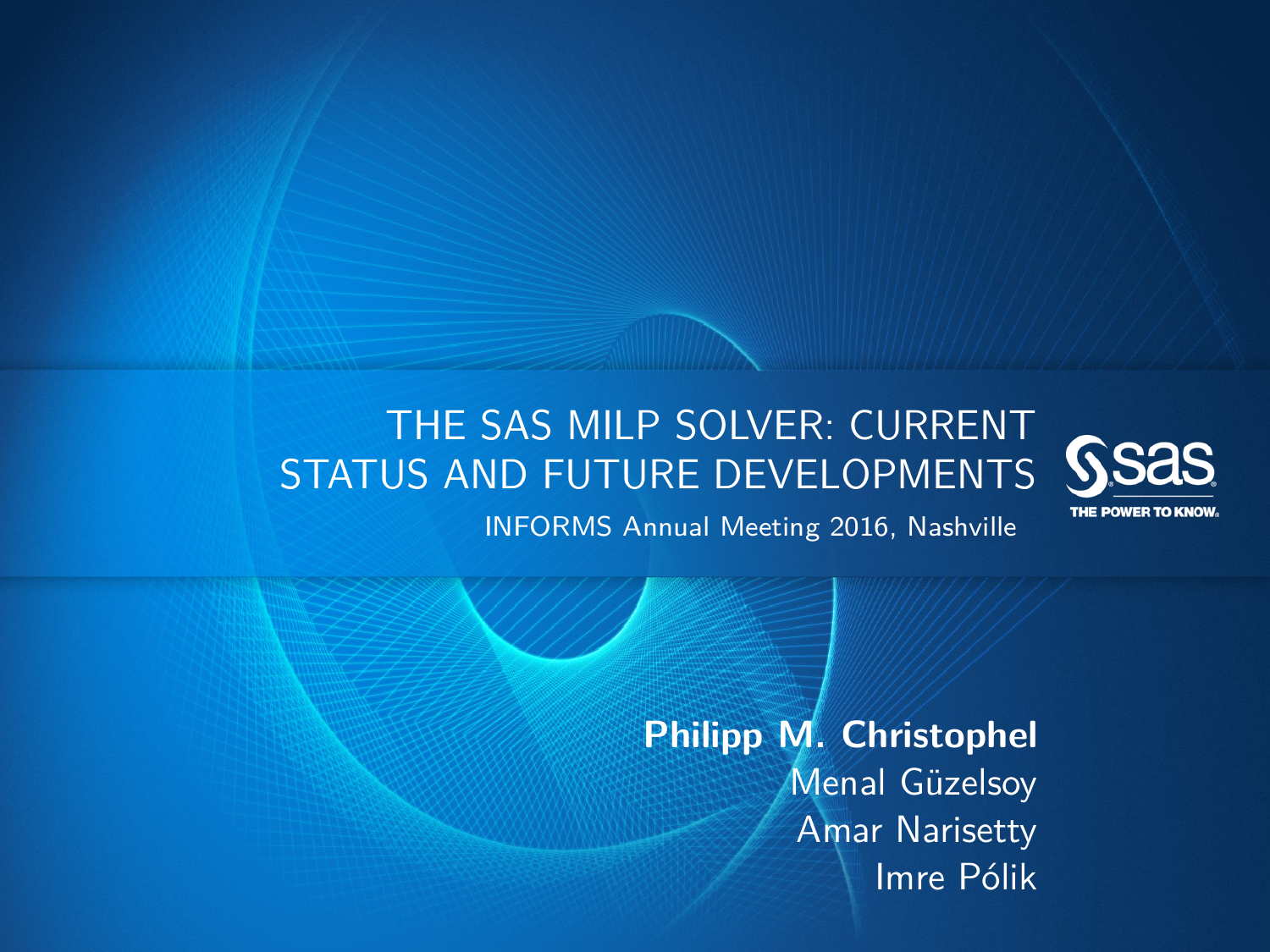



2 [Improvements in SAS/OR 14.2](#page-3-0) **•** [Precedence detection](#page-4-0)

[Modulo 2 solver](#page-9-0)





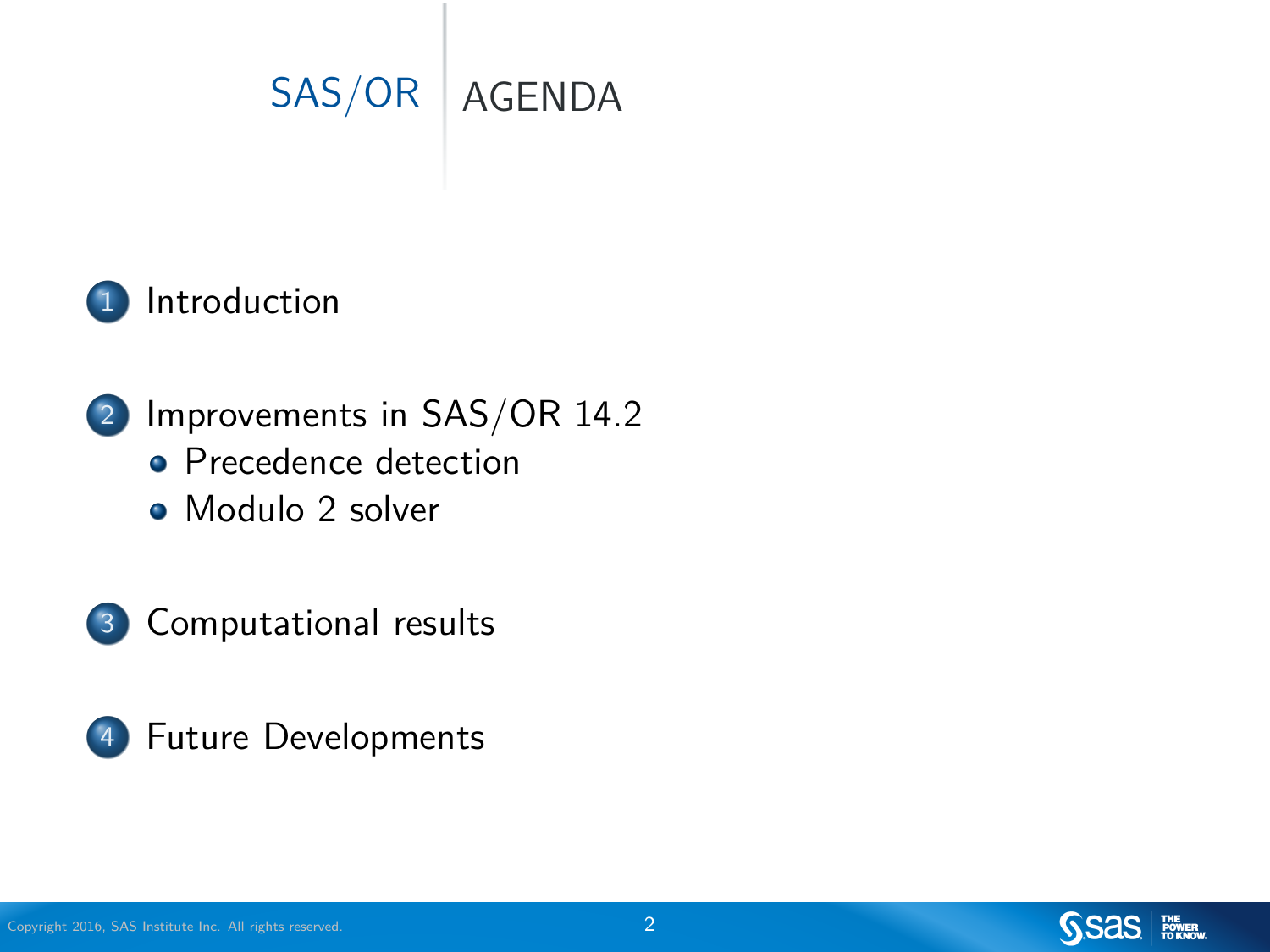### <span id="page-2-0"></span>[INTRODUCTION](#page-15-0) | ABOUT THE SAS MILP SOLVER

- SAS/OR: LP, QP, NLP, MILP, modeling language, network algorithms, constraint programming, derivative-free optimization, discrete event simulation
- Accessible through the PROC OPTMODEL modeling language and directly by calling PROC OPTMILP
- Algorithms
	- $\blacktriangleright$  LP relaxation-based branch and cut
	- $\triangleright$  Decomposition
- Developed since 2004, available since 2006
- Latest version: SAS/OR 14.2

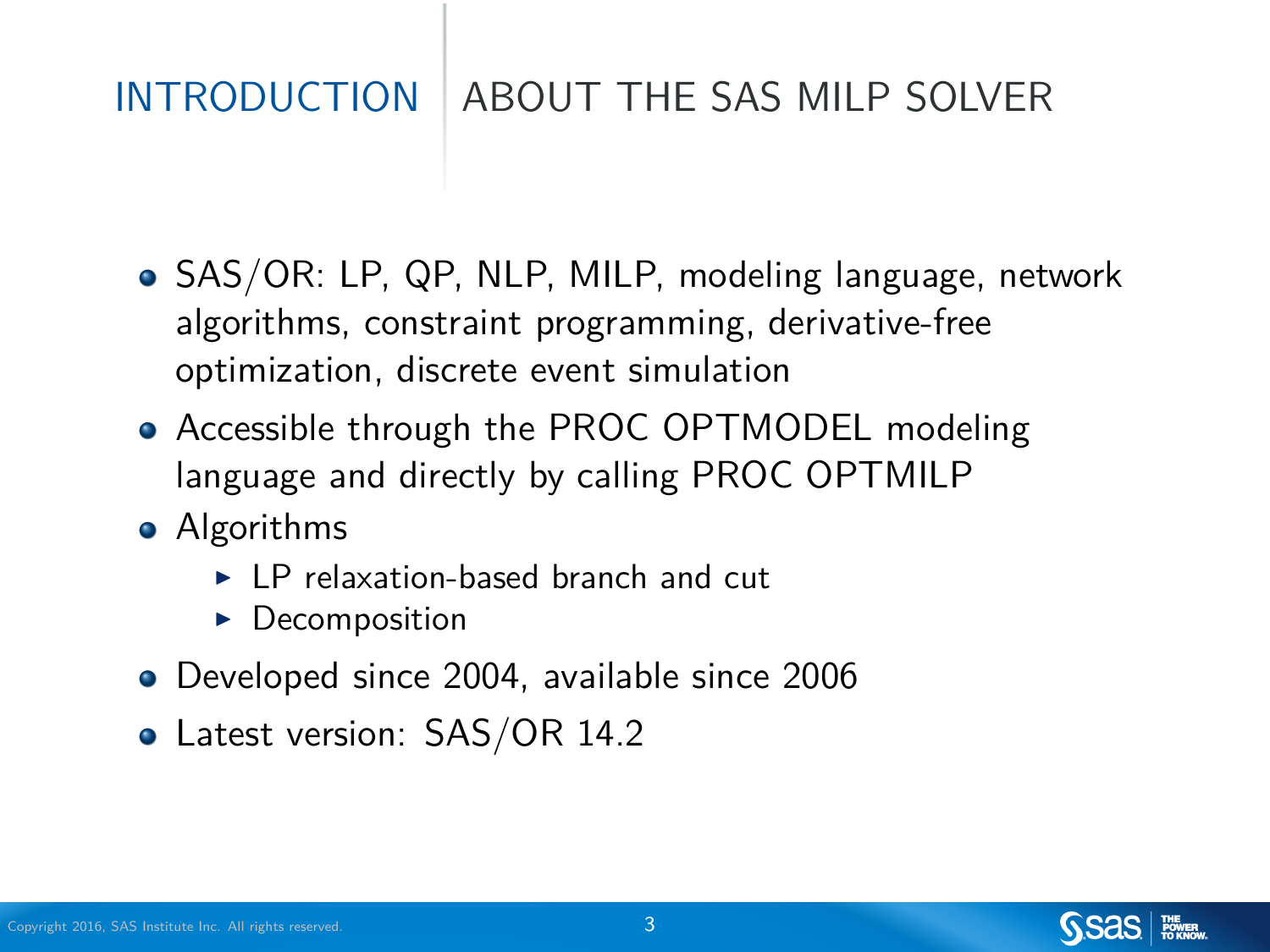<span id="page-3-0"></span>

- **Presolver** 
	- $\triangleright$  New techniques: two-row tightening, row aggregation, swap substitutions, free columns substitutions, mod 2 reductions, precedence constraint, number theory based tightenings and substitutions
- Cuts
	- $\triangleright$  New flow cover, flow path, and MIR cuts
- Simplex
	- $\triangleright$  Crash basis improvements
	- $\blacktriangleright$  Perturbation improvements
- Other
	- $\blacktriangleright$  More dual solution tightening
	- $\triangleright$  (Orbital) Probing in node presolver
	- $\triangleright$  New pre-LP heuristics



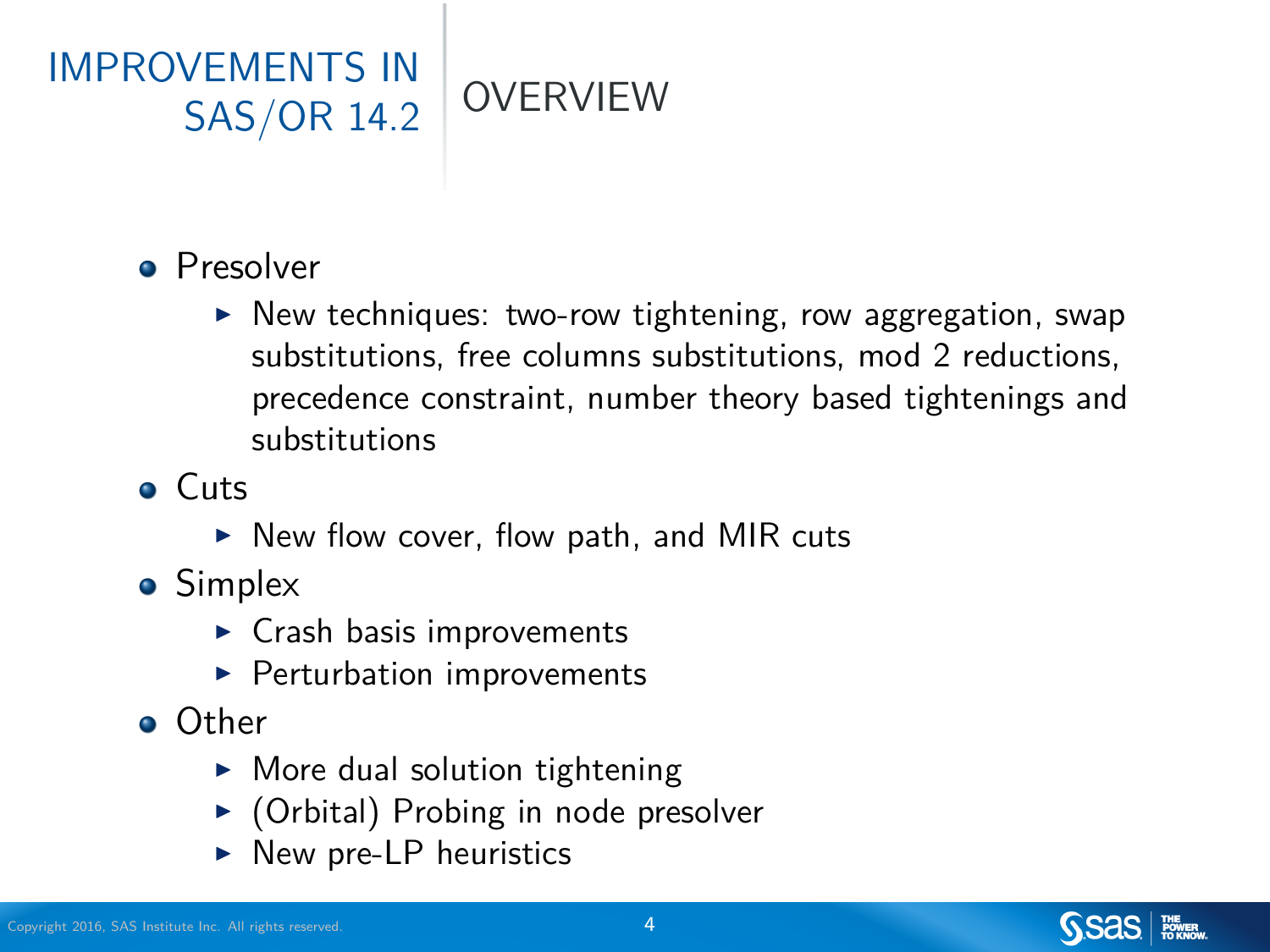### <span id="page-4-0"></span>[IMPROVEMENTS IN](#page-15-0) [SAS/OR 14.2](#page-15-0) PRECEDENCE DETECTION

- Given constraints of the form *x* ≤ *y* or *x* ≤ 1 − *y* identify the redundant ones
- Precedence graph  $(G)$ : each variable and its complement gets a node
- Arcs indicate the precedence relationship
- Transitive closure  $(\bar{\mathcal{G}})$ : adding all the implied arcs to the graph
- Redundancy detection: *uv* ∈ G is redundant iff  $\exists w \in \mathcal{G}, w \neq u, v : uw \in \overline{\mathcal{G}}, wv \in \overline{\mathcal{G}}$
- Need to be careful about back edges and self links

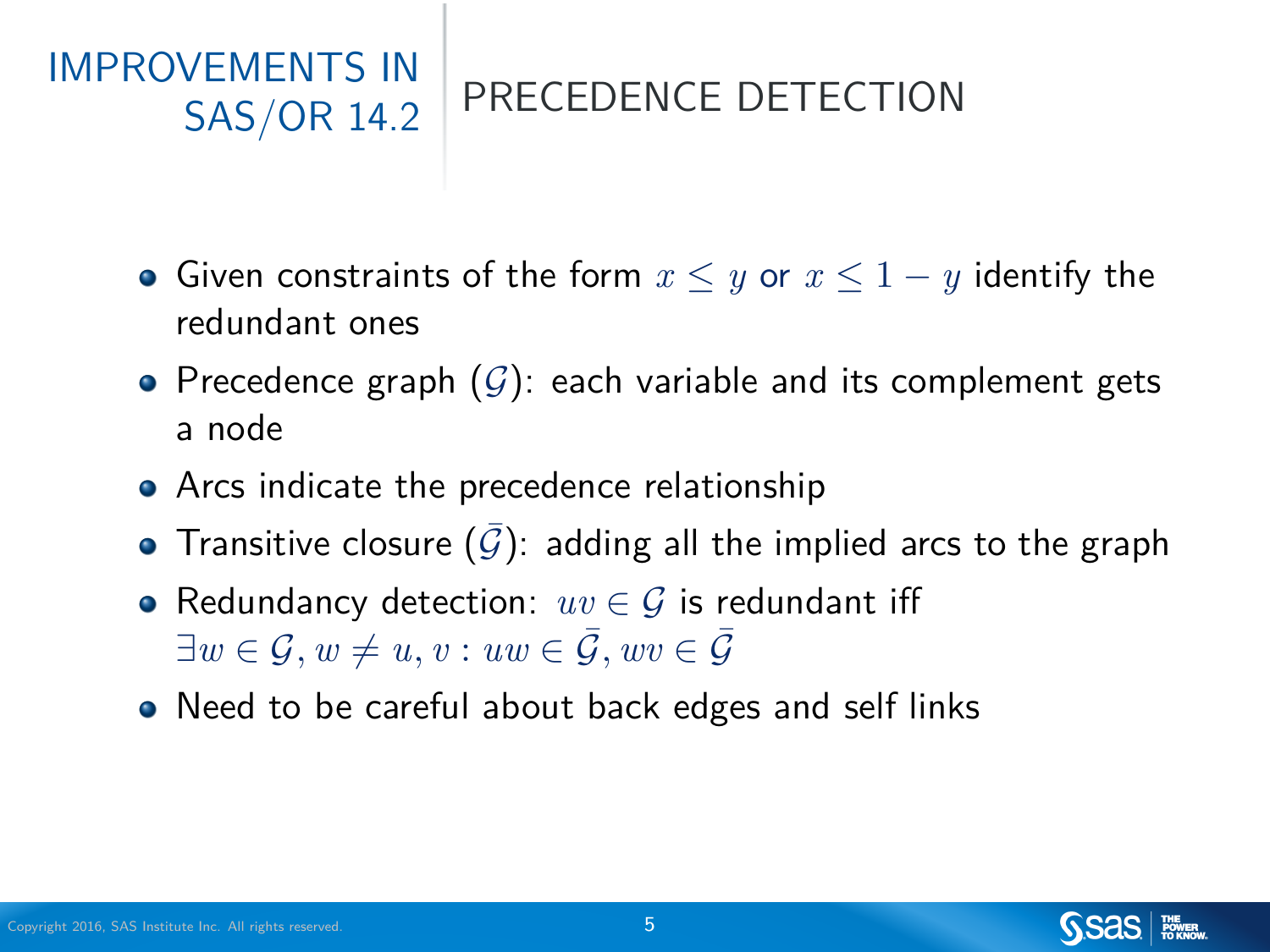





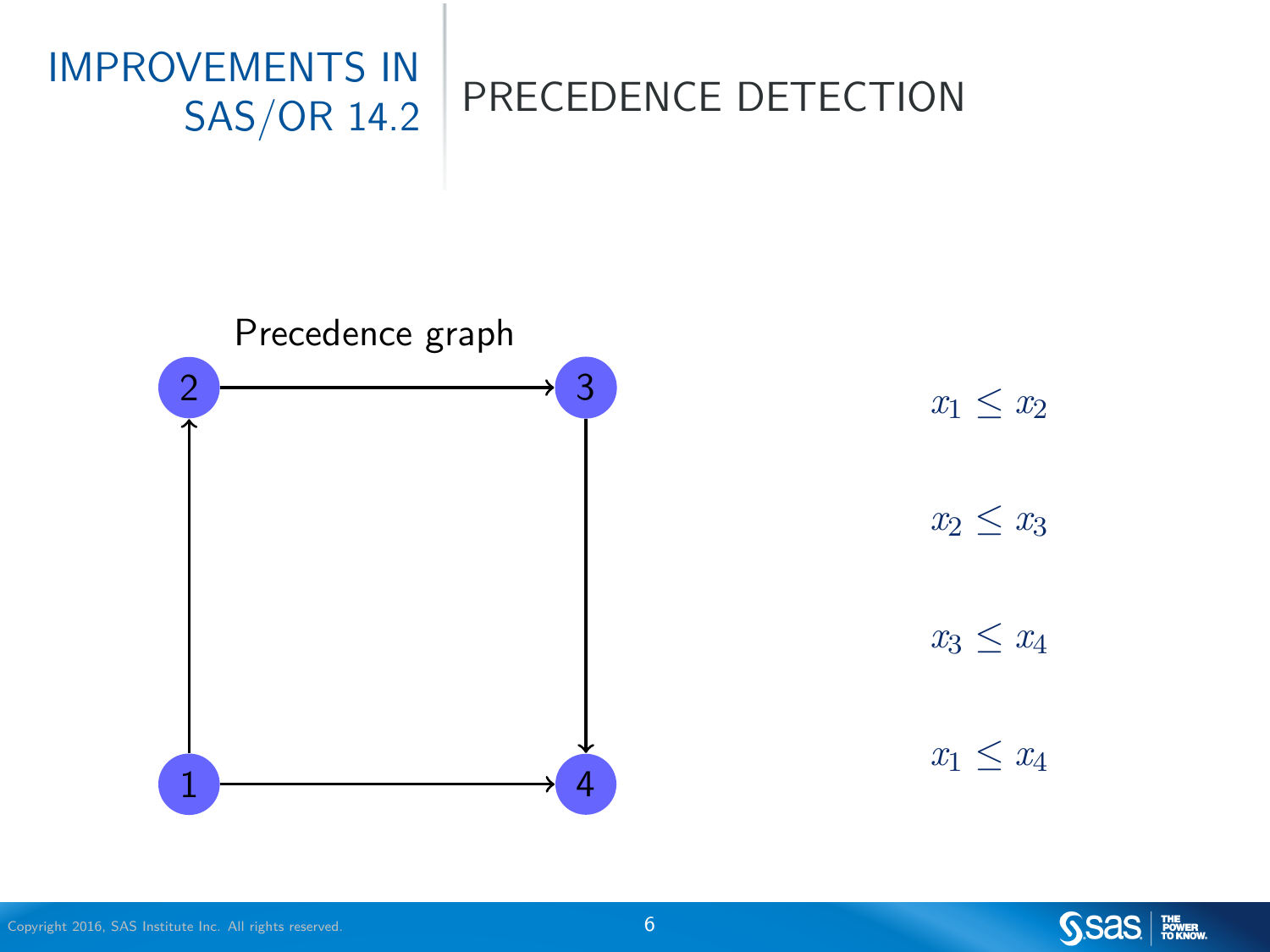



 $x_1 \leq x_2$  $x_2 \leq x_3$  $x_3 \leq x_4$ 

 $x_1 \leq x_4$ 



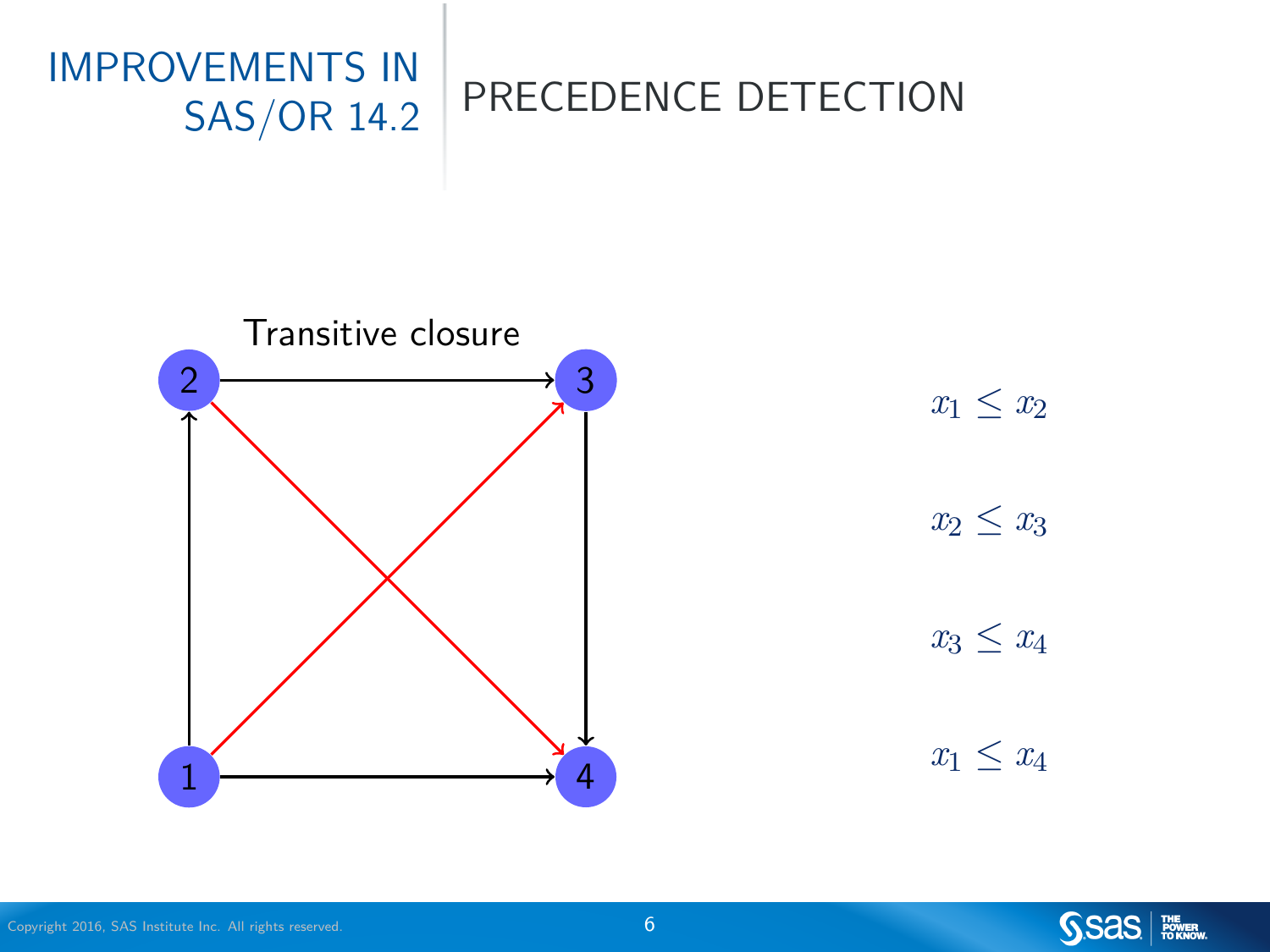



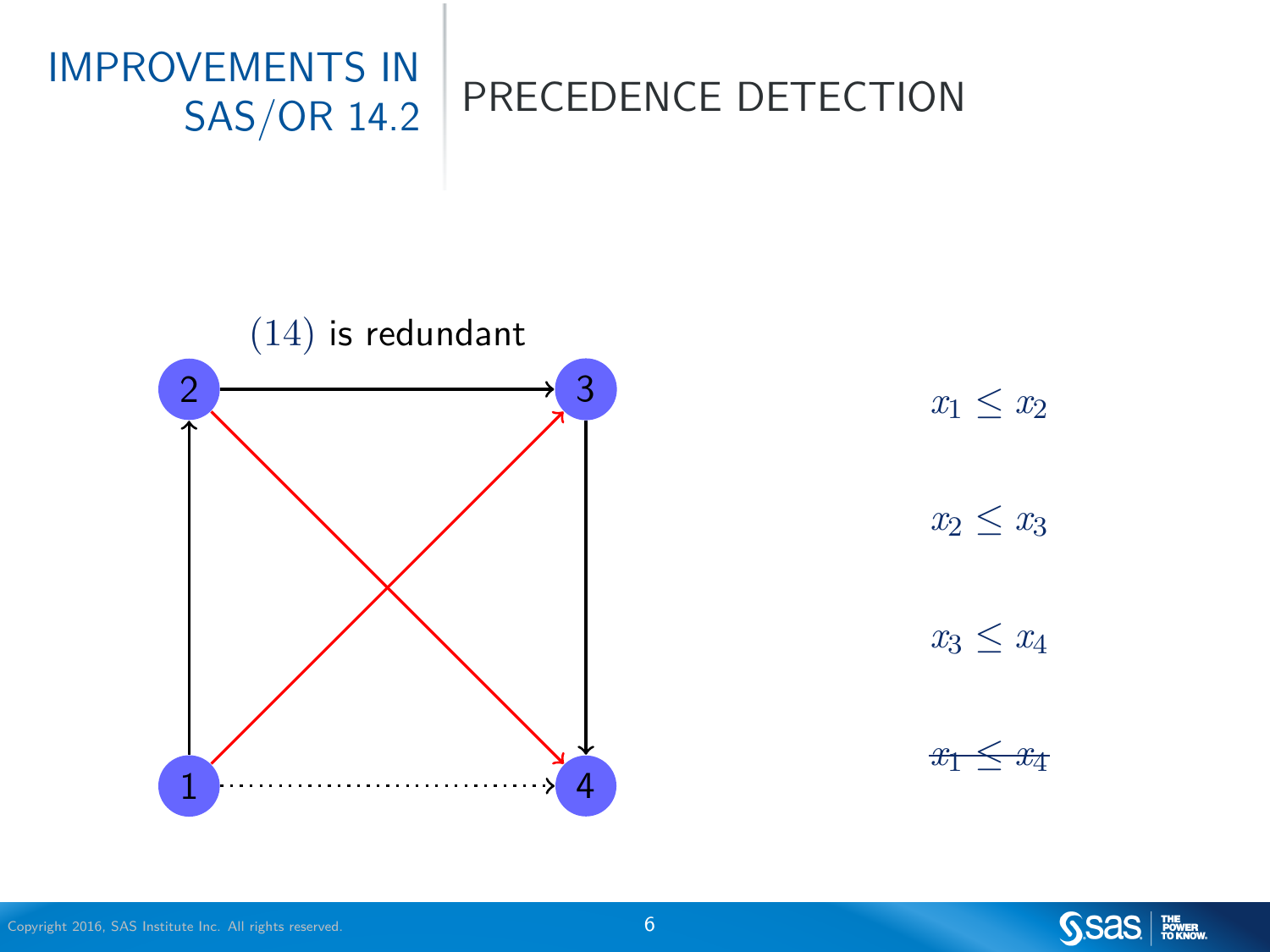# [IMPROVEMENTS IN](#page-15-0)

### [SAS/OR 14.2](#page-15-0) PRECEDENCE DETECTION

- Already had transitive closure implemented as part of SAS/OR
- Very fast
- The closure can be used to speed up probing
- Very effective on the opm2 class of instances

| Instance      | Rows   | Rows left |
|---------------|--------|-----------|
| $opm2_z7_s2$  | 26675  | 15699     |
| $opm2_z10_s2$ | 146299 | 65358     |
| $opm2_z11_s8$ | 205459 | 88265     |
| $opm2_z12_s7$ | 297768 | 124278    |
| opm2_z12_s14  | 297299 | 124194    |

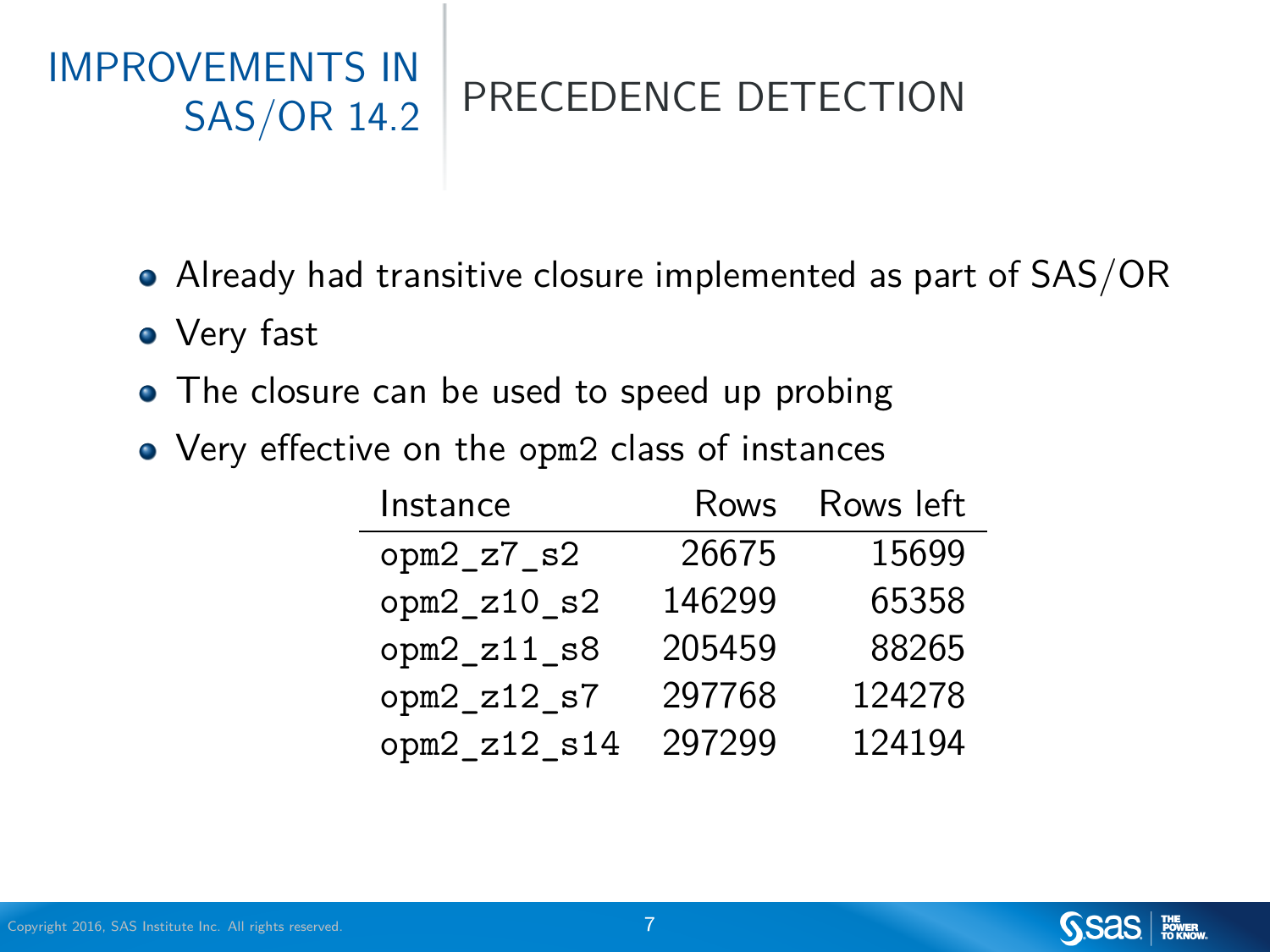## <span id="page-9-0"></span>[IMPROVEMENTS IN](#page-15-0)

[SAS/OR 14.2](#page-15-0) MODULO 2 SOLVER

- Take all integer equalities modulo 2
- **•** Solve the system with Gaussian elimination
	- $\blacktriangleright$  dense bitfield storage with 64bit words
	- $\blacktriangleright$  all coefficients are 0-1
	- $\triangleright$  pivoting operation is bitwise XOR: very fast
- Detect infeasibility
- Obtain the parity of a variable: tighten or fix
- Identify linear relations between 2 binaries

 $x + y \equiv 0 \mod 2 \longrightarrow x = y$ 



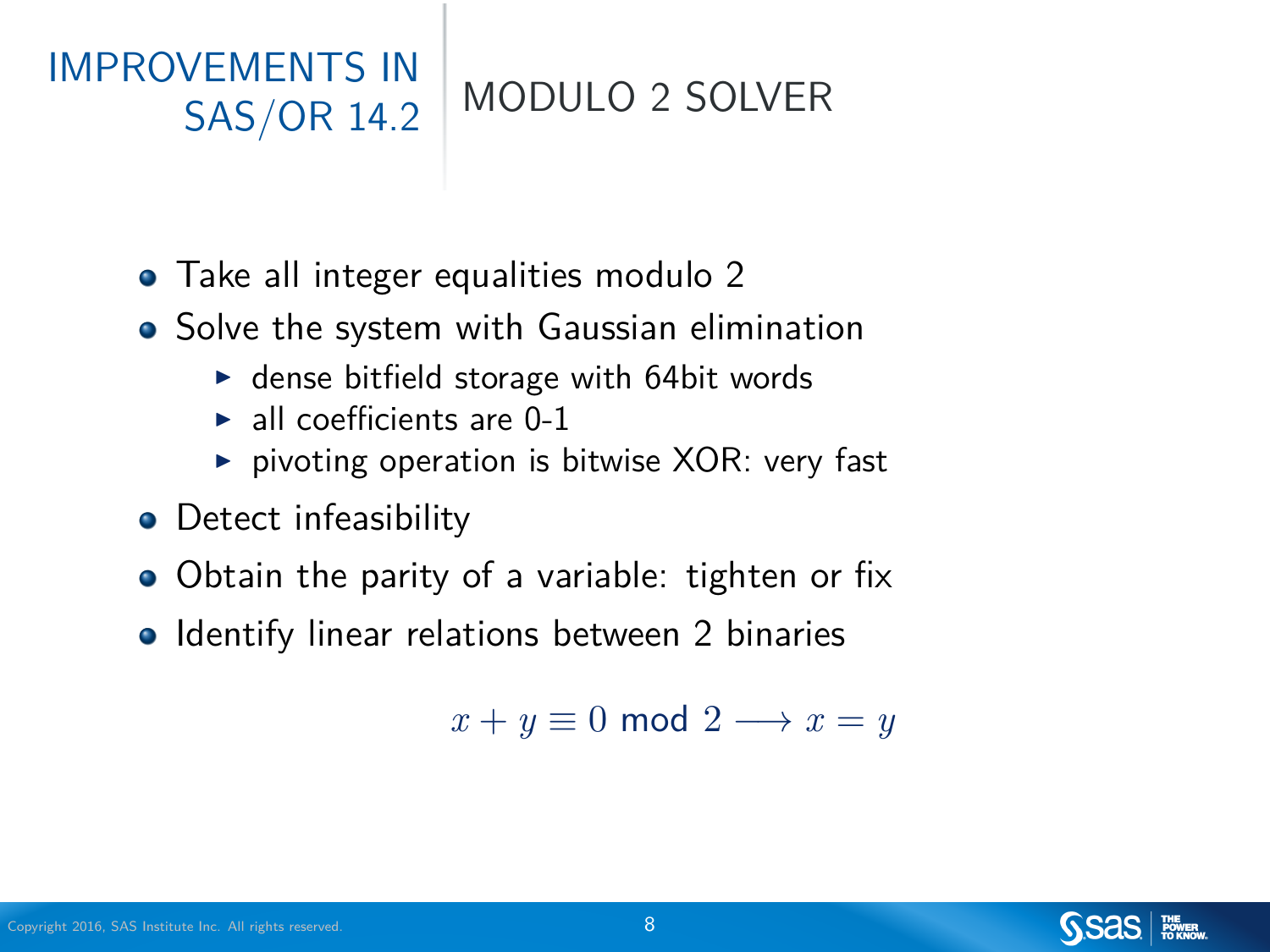### <span id="page-10-0"></span>[COMPUTATIONAL](#page-15-0) [RESULTS](#page-15-0) OVERALL PERFORMANCE

- Test set of 798 instances from customers and public benchmarks
- 96 machines running 2 jobs each on 16-core/2-socket Intel(R) Xeon(R) E5-2630 v3 @ 2.40GHz CPUs
- 62GB of memory per job
- 2-hour time limit, default options, 4 threads
- Results for 14.2
	- $\triangleright$  57% faster than 14.1 on instances both versions solve
	- $\triangleright$  61 instances more solved within the time limit

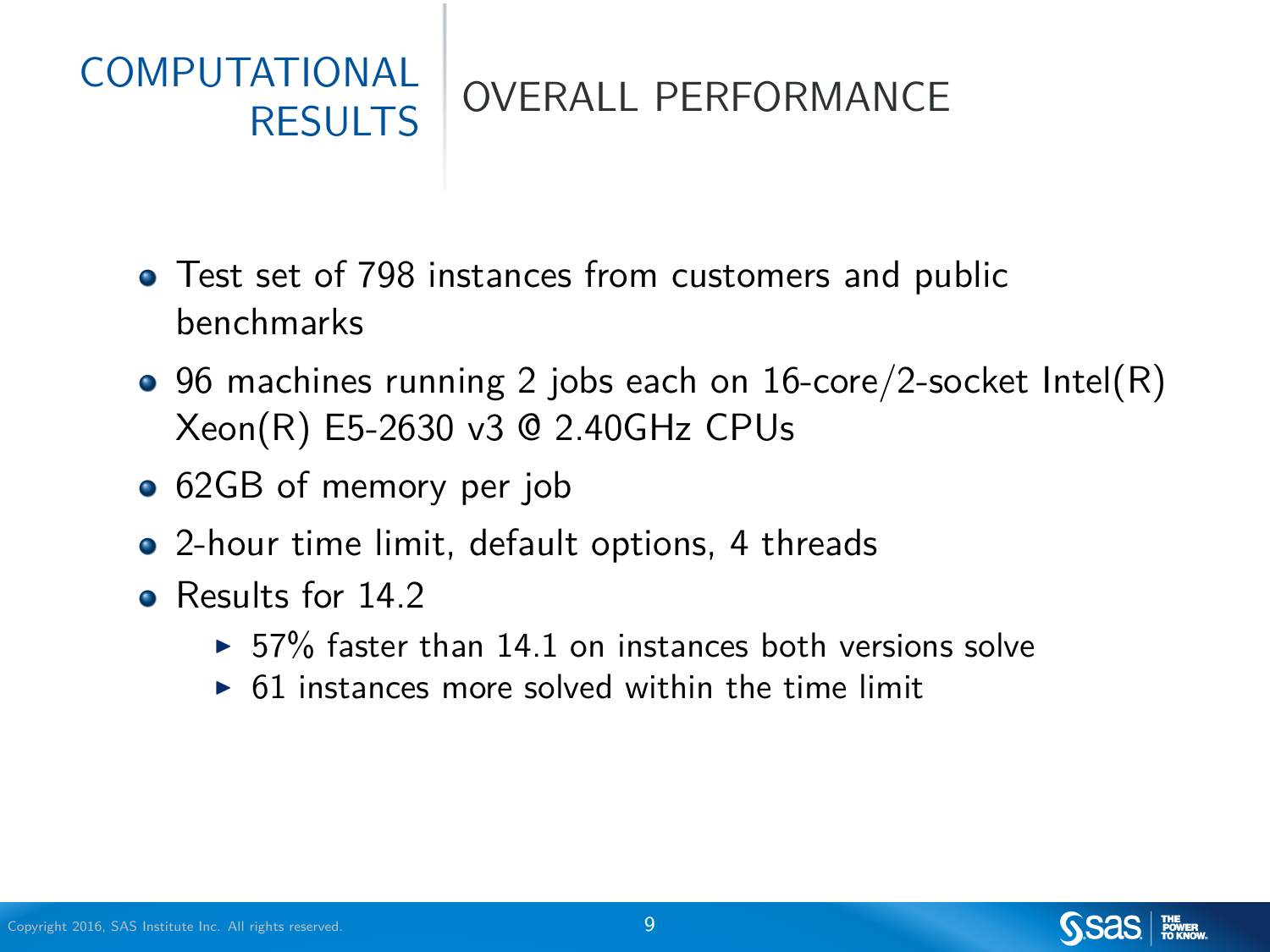### [COMPUTATIONAL](#page-15-0) **[RESULTS](#page-15-0) OVERALL PERFORMANCE**



SSas | *Witter*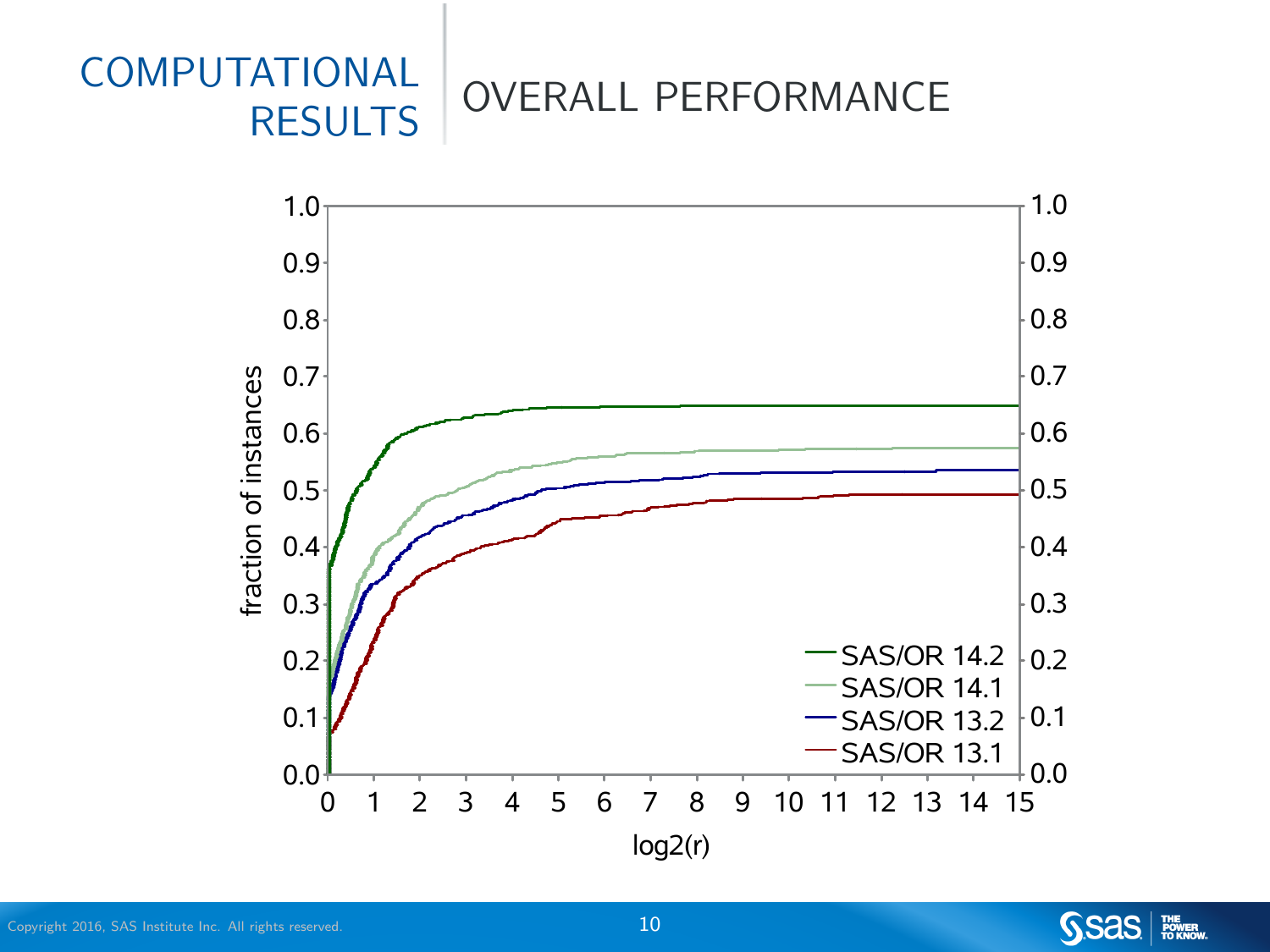## [COMPUTATIONAL](#page-15-0)

[RESULTS](#page-15-0) PUBLIC BENCHMARKS

| Mittelmann Test                          | Solved     | Time $(\text{sec.})^1$ |
|------------------------------------------|------------|------------------------|
| Bench, 1 thr, 2h, 0 gap                  | 81 of 87   | 240                    |
| Bench, 1 thr, 2h, 0 gap (17 seeds avg.)  | 82 of 87   | 235                    |
| Bench, 4 thr, 2h, 0 gap                  | 85 of 87   | 121                    |
| Bench, 4 thr, 2h, 0 gap (17 seeds avg.)  | 85 of 87   | 113                    |
| Bench, 12 thr, 2h, 0 gap                 | 82 of 87   | 95                     |
| Bench, 12 thr, 2h, 0 gap (17 seeds avg.) | 84 of 87   | 84                     |
| Solvable, 12 thr, 2h, 0 gap              | 170 of 208 | 261                    |
| Infeasible, 4 thr, 1h                    | 18 of 19   | 47                     |
| Feasible, 4 thr, 1h, 1st feasible        | 27 of 33   | 114                    |

 $1$ Intel(R) Xeon(R) E5-2630 v3 @ 2.40GHz CPU



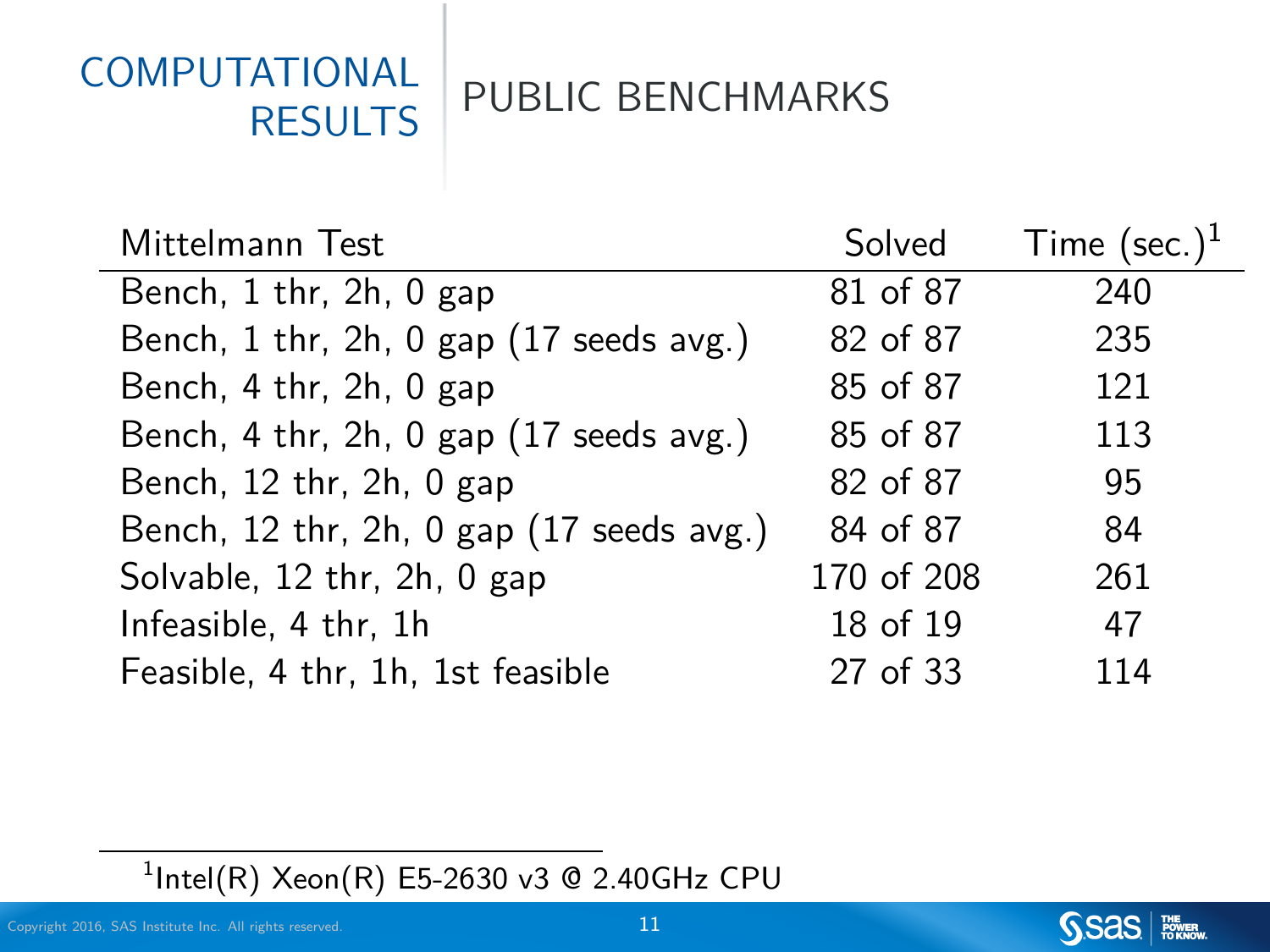### <span id="page-13-0"></span>[FUTURE](#page-15-0) [DEVELOPMENTS](#page-15-0) OUTLOOK

#### • SAS/OR solvers on SAS Viya

- ▶ SAS Viya: a new, cloud-based architecture
- $\triangleright$  Data in Hadoop
- ► Call from SAS, Python, Java, Lua
- $\triangleright$  Distributed parallel MILP solver
- Solver Improvements
	- $\triangleright$  New lift-and-project cuts
	- $\blacktriangleright$  Cut management improvements
	- $\blacktriangleright$  Probing improvements
	- $\blacktriangleright$  Even more presolver techniques
	- $\triangleright$  Simplex: Row basis and advanced crash basis

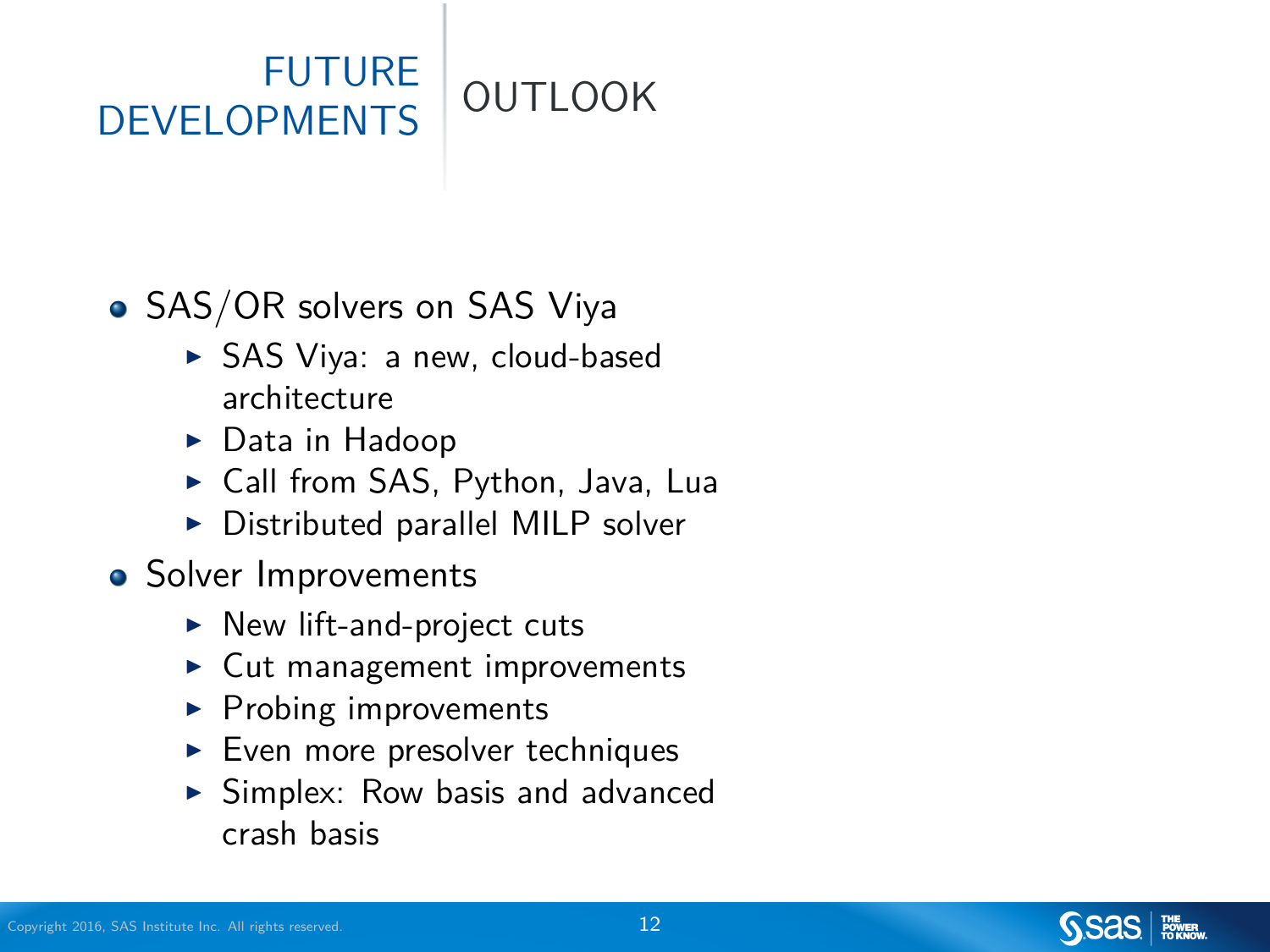# [FUTURE](#page-15-0)

### [DEVELOPMENTS](#page-15-0) CONTRIBUTIONS TO MIPLIB 2017



open Since 1992, MIPLIB has been a key driver for computational progress in mixed integer programming.

"Shape the Future of Mixed Integer Programming!"

Go to [miplibsubmissions.zib.de](https://miplibsubmissions.zib.de) to submit your instances to the **6th Mixed Integer Programming Library**

Deadline: Februar 28, 2017 An initiative by Arizona State University, COIN-OR, CPLEX, FICO, Gurobi, MIPCL, MOSEK, NuOPT, SAS, and Zuse Institute Berlin.